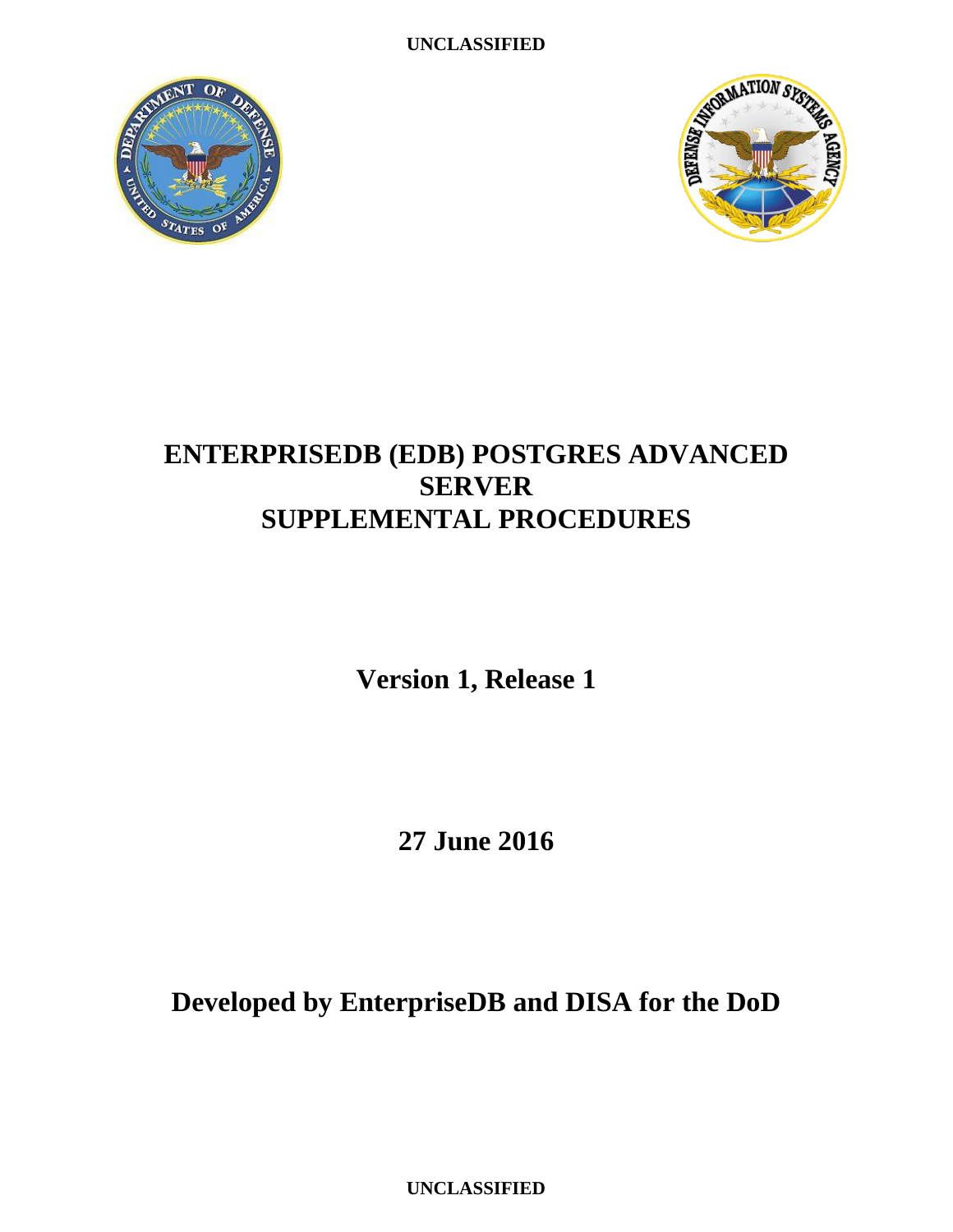#### **Trademark Information**

Names, products, and services referenced within this document may be the trade names, trademarks, or service marks of their respective owners. References to commercial vendors and their products or services are provided strictly as a convenience to our users, and do not constitute or imply endorsement by DISA of any non-Federal entity, event, product, service, or enterprise.

# **UNCLASSIFIED**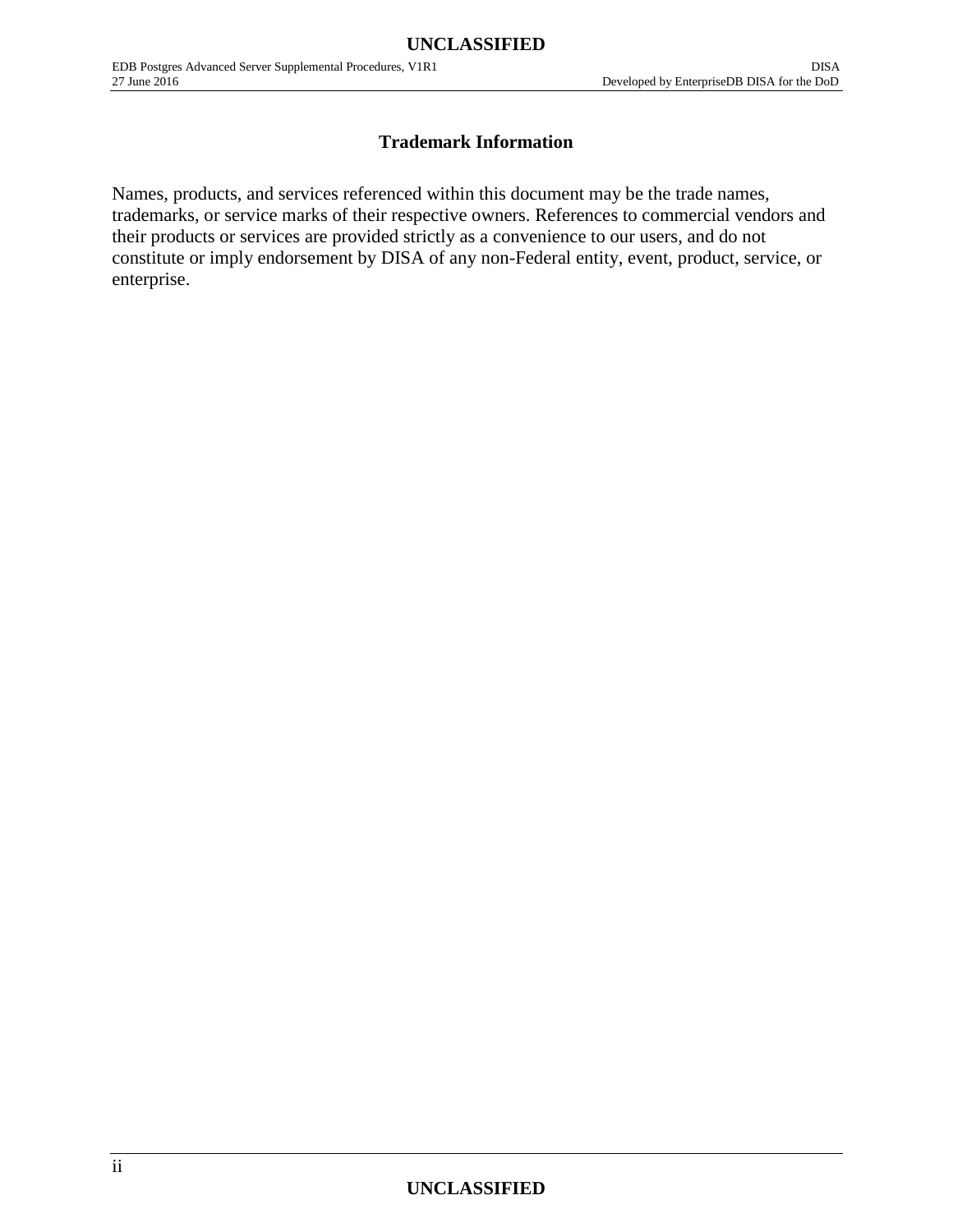# **TABLE OF CONTENTS**

# **Page**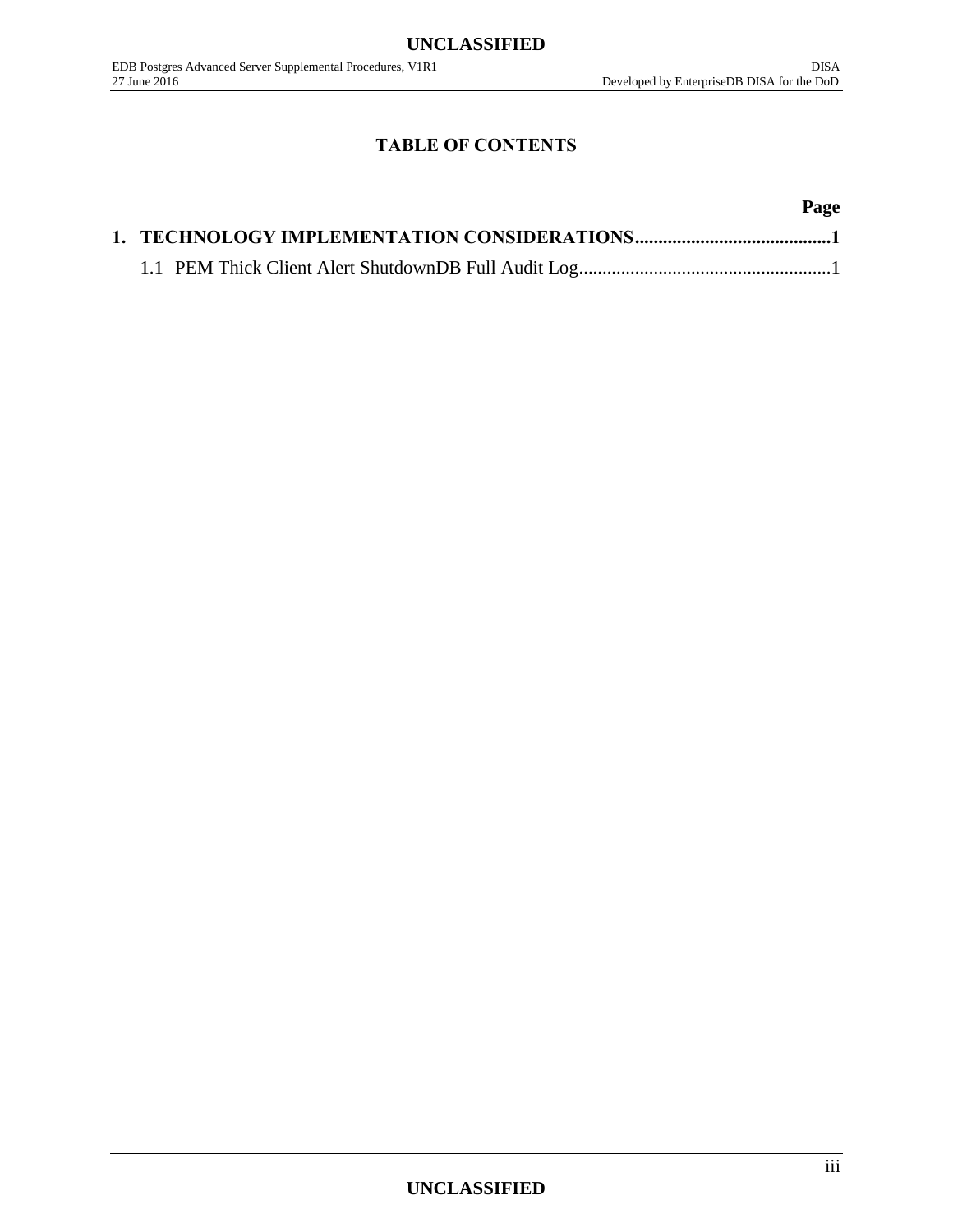#### <span id="page-3-0"></span>**1. TECHNOLOGY IMPLEMENTATION CONSIDERATIONS**

#### <span id="page-3-1"></span>**1.1 PEM Thick Client Alert ShutdownDB Full Audit Log**

- Open PEM Thick Client.
- Verify you are logged on to the PEM server. The PEM logon button should be grayed out and non-clickable:



 In the "Global Overview" tab, verify that the DB wanting to alert against is being monitored. Should see it with a status of "UP":

| $E$ Dependencies<br>$\mathbb{E}$ Dependents<br>$\blacksquare$ Global Overview $\boxtimes$<br>◀ |           |                                       |  |             |  |                                                       |  |              |     |                                                               |
|------------------------------------------------------------------------------------------------|-----------|---------------------------------------|--|-------------|--|-------------------------------------------------------|--|--------------|-----|---------------------------------------------------------------|
| unoual overview eq Agents as v Dasnoual us eq                                                  |           |                                       |  |             |  |                                                       |  |              |     |                                                               |
| <b>Enterprise Dashboard</b>                                                                    |           |                                       |  |             |  |                                                       |  |              |     |                                                               |
| <b>Status</b>                                                                                  |           |                                       |  |             |  |                                                       |  |              |     |                                                               |
|                                                                                                | 1.00      |                                       |  |             |  |                                                       |  |              |     |                                                               |
|                                                                                                | 0.80      |                                       |  |             |  |                                                       |  |              |     |                                                               |
|                                                                                                | 0.60<br>E |                                       |  |             |  |                                                       |  |              |     |                                                               |
|                                                                                                | 0.40      |                                       |  |             |  |                                                       |  |              |     |                                                               |
|                                                                                                | 0.20      |                                       |  |             |  |                                                       |  |              |     |                                                               |
|                                                                                                | 0.00      | Agents Up                             |  | Agents Down |  | Servers Up                                            |  | Servers Down |     |                                                               |
|                                                                                                |           |                                       |  |             |  |                                                       |  |              |     |                                                               |
| <b>Agent Status</b>                                                                            |           |                                       |  |             |  |                                                       |  |              |     |                                                               |
| Blackout $\div$                                                                                |           | <b>Name</b>                           |  |             |  |                                                       |  |              |     | ≑Status ≑ Alerts ≑ Version ≑ Processes ≑ Threads ≑ CPU Utilis |
| ✓                                                                                              |           | Postgres Enterprise Manager Host UP   |  |             |  | 06.0.0                                                |  | 34           | 160 |                                                               |
|                                                                                                |           |                                       |  |             |  |                                                       |  |              |     | $\blacktriangleright$                                         |
|                                                                                                |           |                                       |  |             |  |                                                       |  |              |     |                                                               |
| <b>Postgres Server Status</b>                                                                  |           |                                       |  |             |  |                                                       |  |              |     |                                                               |
|                                                                                                |           |                                       |  |             |  |                                                       |  |              |     |                                                               |
| Blackout $\div$                                                                                |           | <b>Name</b>                           |  |             |  | $\div$ Status $\div$ Connections $\div$ Alerts $\div$ |  |              |     |                                                               |
|                                                                                                |           | Postgres Enterprise Manager Server UP |  |             |  | 8                                                     |  |              |     | 0 EnterpriseDB 9.5.2.7 on x86_64-p                            |
|                                                                                                |           |                                       |  |             |  |                                                       |  |              |     | $\blacktriangleright$                                         |

- Click on the agent in the tree on the left to highlight.
- Select Management >> Probe Configuration from the menu.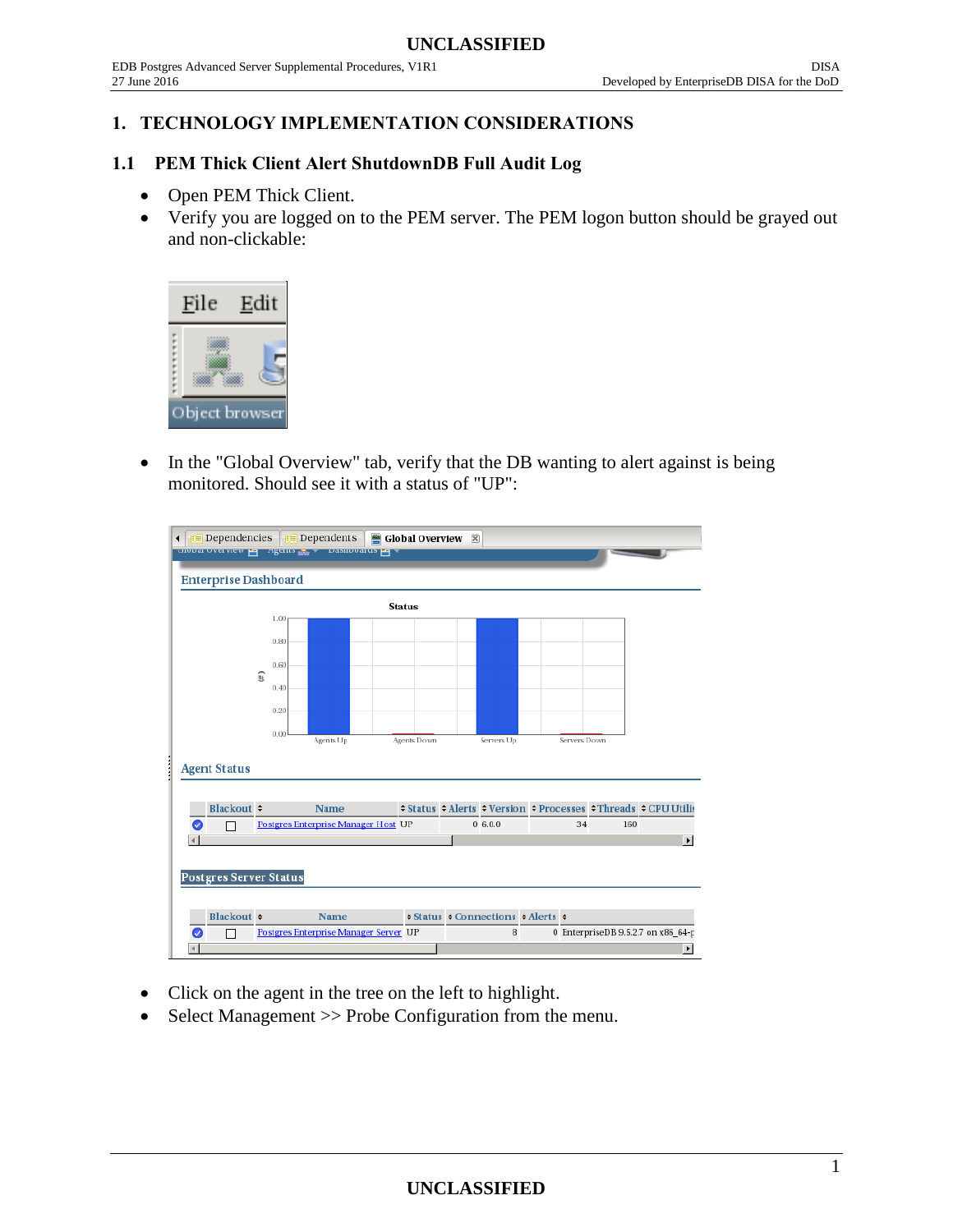This will open the following dialog:

| c<br>X Postgres Enterprise Manager<br>$\bullet$                                                  |                                                                                           |                                                           |                                                                                |                                                                   |                                     |  |
|--------------------------------------------------------------------------------------------------|-------------------------------------------------------------------------------------------|-----------------------------------------------------------|--------------------------------------------------------------------------------|-------------------------------------------------------------------|-------------------------------------|--|
| Edit<br>Plugins View<br>File                                                                     | Management<br>Tools Help                                                                  |                                                           |                                                                                |                                                                   |                                     |  |
|                                                                                                  | Audit Manager<br>Capacity Manager                                                         |                                                           |                                                                                |                                                                   |                                     |  |
| Object browser<br>目<br>Server Groups<br>同<br><b>PEM Server Direct</b><br>$\qquad \qquad \Box$    | Log Manager<br>Package Deployment<br>Postgres Expert<br>Postgres Log Analysis Expert      | Probes                                                    | $\overline{X}$ Probe Configuration                                             |                                                                   |                                     |  |
| Postgres Enterp<br>Ξ                                                                             | SOL Profiler                                                                              | Probe Name                                                | Enabled?<br>Interval                                                           | Data Retention                                                    |                                     |  |
| Databases (3)<br>国<br>Tablespaces<br>$\blacksquare$                                              | Streaming Replication<br>Tuning Wizard                                                    | CPU Usage<br>Disk Busy Info                               | 5 Minutes<br>Yes<br>Yes<br>5 Minutes                                           | 180 days<br>180 days                                              |                                     |  |
| Group Roles<br>$\blacksquare$<br>д<br>Login Roles (<br>国<br>Resource Grd<br>PEM Agents (1)<br>F. | Auto Discovery<br>Queue Server Startup<br>Queue Server Shutdown<br>Replace Cluster Master | Disk Space<br>IO Analysis<br>Load Average<br>Memory Usage | 30 Minutes<br>Yes<br>30 Minutes<br>Yes<br>5 Minutes<br>Yes<br>5 Minutes<br>Yes | 180 days<br>180 days<br>180 days<br>180 days                      |                                     |  |
| Postgres Enterp                                                                                  | Dashboards<br>Manage Charts<br>Manage Dashboards                                          | Network Statistics<br>OS Information                      | 30 Minutes<br>Yes<br>30 Minutes<br>Yes                                         | 180 days<br>180 days<br>$\mathbf{E}$                              |                                     |  |
|                                                                                                  | Copy Probe Configuration<br>Custom Probes<br>Probe Configuration                          | Change<br>Probe Options<br>Interval                       | □ Default                                                                      |                                                                   |                                     |  |
|                                                                                                  | Alerting<br>Alert Templates<br>Copy Alerts                                                | Enabled?                                                  | $\frac{1}{x}$ Minutes<br>$\odot$ Default                                       | Seconds<br>$\frac{1}{\pi}$<br>$\overline{0}$<br>$O$ Yes<br>$O$ No | CPU Utilis<br>$\blacktriangleright$ |  |
|                                                                                                  | Server<br><b>Postgres Server Status</b>                                                   | Data Retention                                            | $\Box$ Default<br>Day(s)                                                       |                                                                   |                                     |  |
|                                                                                                  | Blackout $\div$<br><b>Postgres Ent</b><br>◙                                               | Help                                                      |                                                                                | <b>X</b> Cancel<br>$\triangleleft$ ok                             | on x86_64-p                         |  |

- Select the "Disk Space" row in the Probe Configuration dialog.
- Uncheck "Default" and change the interval to the interval desired (10 seconds was picked for testing).
- Click the "Yes" button by "Enabled".
- Click the "Change" button and notice that it updates the values in the "Disk Space" row above.
- Click "OK" to dismiss the dialog.

PEM has been configured to probe for disk space alerts every 10 seconds; now an alert needs to be created for the probe.

- Select Management >> Alerting.
- Enter "Audit Log Full" in the Definition Name field.
- Select "Disk Consumption Percentage" from the Template dropdown.
- Set Comparison Operator to ">" (greater than).
- Set the Threshold alerts to 95, 96, and 97.
	- o All thresholds have general alerts; the 96/97 will not really be used. The DB will shut down when the threshold hits 95%.
	- o Additional alerts can be configured to warn against the shut down before this alert actually shuts down the server.
- Set the Mount Point to be the mount point where the audit log is stored.

**IMPORTANT NOTE**: This must be the actual mount point, not just any directory. For example, if the audit log is just in the data directory and the data directory is in a /var mount point, then just use "/var" for the mount point, not the entire directory to the audit log. If a separate mount point has been created for the audit log, for example: /edb\_audit, use the /edb\_audit mount point. All mount points can be seen via the Linux command "df -k".

# **UNCLASSIFIED**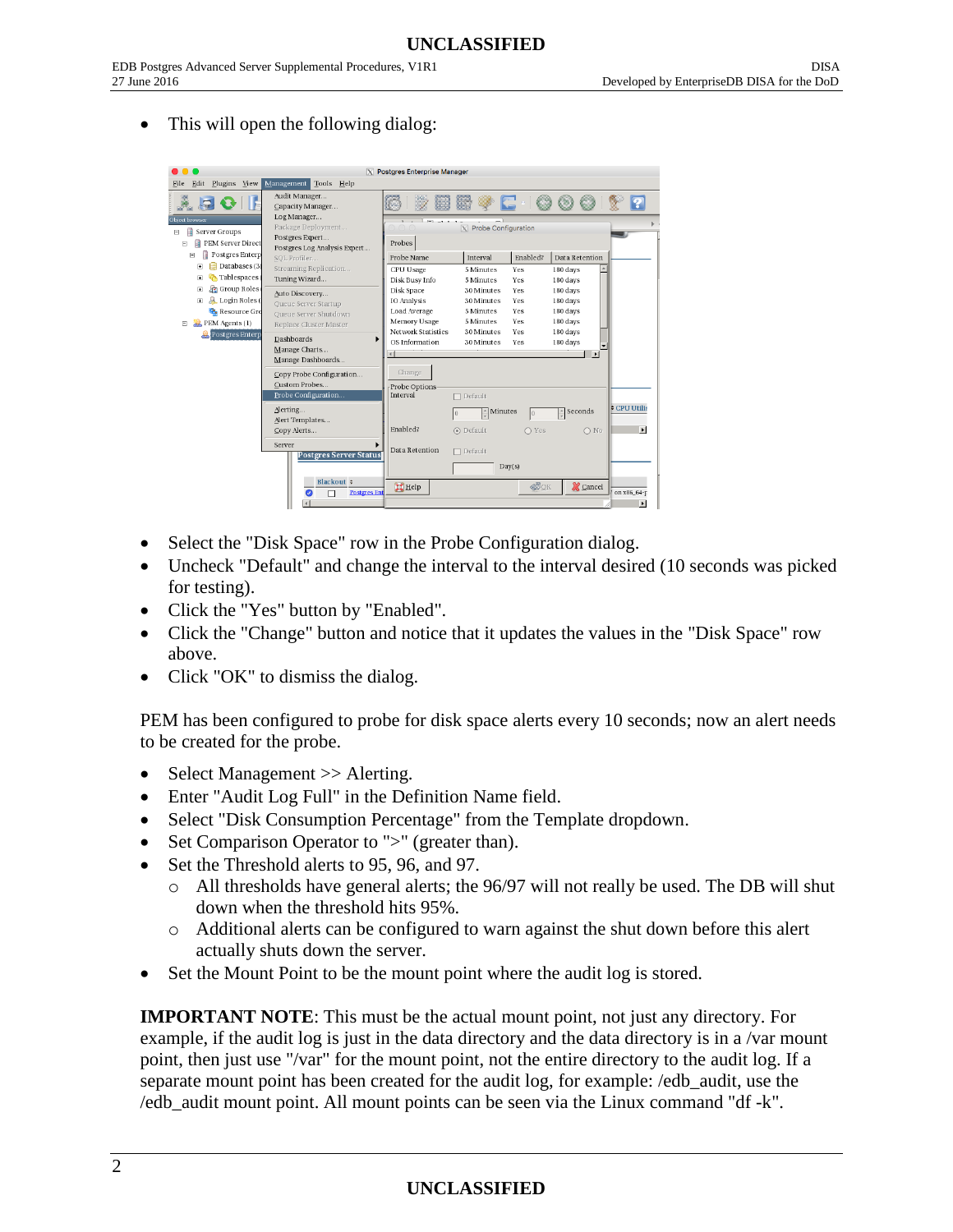- Click the "Notification" tab.
- Select the checkbox by "Alert Alerts" for email notification (if desired).
- Select the "Execute Script" checkbox.
- Enter this for the script: "systemctl stop ppas-9.5.service"

| $\circ$                                                    |                               |                | $X$ Alerting                  |                                  |                    |                       |  |
|------------------------------------------------------------|-------------------------------|----------------|-------------------------------|----------------------------------|--------------------|-----------------------|--|
| Alert List                                                 | Definition                    | Notification   |                               |                                  |                    |                       |  |
| Alert Name                                                 | Name                          | Audit Log Full |                               |                                  |                    |                       |  |
| Load Average per CPU Core (5 min<br>Memory used percentage | Template                      |                | Disk consumption percentage   |                                  |                    |                       |  |
| Swap consumption percentage                                |                               |                | Percentage of disk consumed.  |                                  |                    |                       |  |
| Most used disk percentage                                  | Description                   |                |                               |                                  |                    |                       |  |
| Package version mismatch                                   |                               |                | Required probe(s): disk_space |                                  |                    |                       |  |
| Agent Down                                                 | -Alert Options                |                |                               |                                  |                    |                       |  |
|                                                            | Frequency                     |                | $\sqrt{ }$ Default 1          | $\frac{1}{\tau}$<br>Minutes      |                    |                       |  |
|                                                            | Enabled?                      |                | $\odot$ Yes $\odot$ No        |                                  |                    |                       |  |
|                                                            | History Retention             |                | $\Box$ Default 30             |                                  |                    | Day(s)                |  |
|                                                            | Comparison Operator <         |                |                               |                                  |                    |                       |  |
|                                                            | Threshold Values              |                | $Low$ 95                      | Medium 96                        | High 97            |                       |  |
|                                                            | Parameter Options             |                |                               |                                  |                    |                       |  |
|                                                            |                               | Name           |                               |                                  | Value              |                       |  |
|                                                            | agent<br>$\bf{l}$             |                |                               | Postgres Enterprise Manager Host |                    |                       |  |
|                                                            | mount point<br>$\overline{2}$ |                |                               | /var/lib/ppas/9.5/data/edb_audit |                    |                       |  |
|                                                            |                               |                |                               |                                  |                    |                       |  |
|                                                            |                               |                |                               |                                  |                    |                       |  |
|                                                            |                               |                |                               |                                  |                    |                       |  |
| $\overline{\phantom{a}}$<br>$\blacktriangleleft$           |                               |                |                               |                                  |                    |                       |  |
| Add/Change<br>Remove                                       | $\left  \right $              |                |                               |                                  |                    | $\blacktriangleright$ |  |
| $H$ Help                                                   |                               |                |                               |                                  | $\triangleleft$ DK | <b>X</b> Cancel       |  |
| Please verify threshold values and operator                |                               |                |                               |                                  |                    |                       |  |